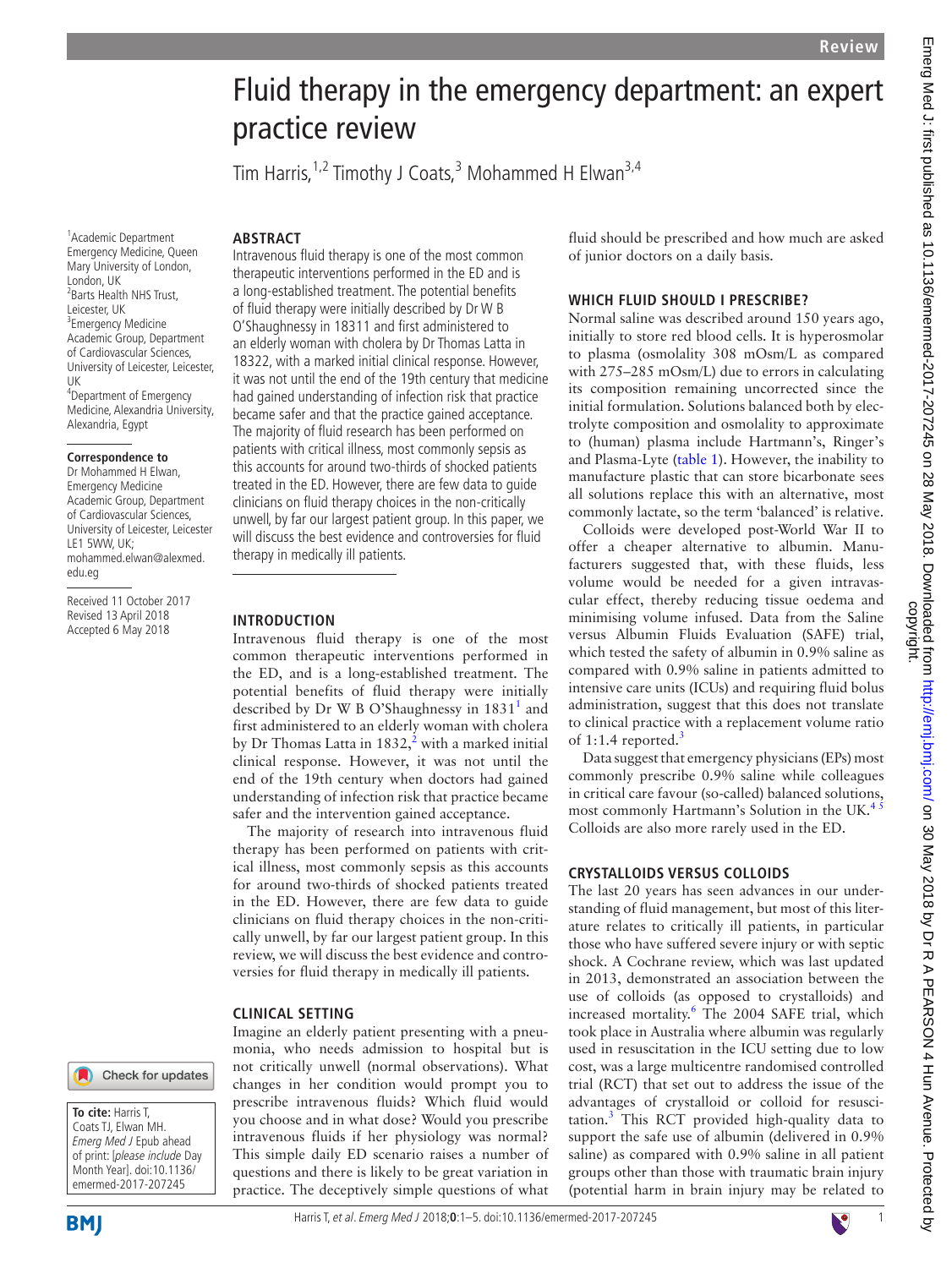<span id="page-1-0"></span>**Table 1** Composition of common crystalloid solutions compared with plasm[a70–72](#page-4-1)

| P.881.08                |               |                |             |                      |                     |                     |
|-------------------------|---------------|----------------|-------------|----------------------|---------------------|---------------------|
|                         | Plasma        | 0.9%<br>saline | Hartmann's  | Lactated<br>Ringer's | Ringer's<br>acetate | Plasma-<br>Lyte 148 |
| Osmolality<br>(mOsm/L)  | 275-295       | 308            | 278         | 273                  | 276                 | 294                 |
| pH                      | $7.35 - 7.45$ | $4.5 - 7.0$    | $5.0 - 7.0$ | $6.0 - 7.5$          | $6.0 - 8.0$         | $4.0 - 8.0$         |
| Sodium (mmol/L)         | $135 - 145$   | 154            | 131         | 130                  | 130                 | 140                 |
| Potassium<br>(mmol/L)   | $3.5 - 5.0$   |                | 5.0         | 4.0                  | 5.0                 | 5.0                 |
| Magnesium<br>(mmol/L)   | $0.8 - 1.2$   |                |             |                      | 1.0                 | 1.5                 |
| Chloride (mmol/L)       | $96 - 106$    | 154            | 111         | 109                  | 112                 | 98                  |
| Calcium (mmol/L)        | $2.2 - 2.6$   |                | 2.0         | 1.4                  | 1.0                 |                     |
| Acetate (mmol/L)        |               |                |             |                      | 27                  | 27                  |
| Lactate (mmol/L)        | $1 - 2$       |                | 29          | 28                   |                     |                     |
| Bicarbonate<br>(mmol/L) | $22 - 28$     |                |             |                      |                     |                     |
| Gluconate<br>(mmol/L)   |               |                |             |                      |                     | 23                  |

the hypo-osmolar albumin solution contributing to cerebral oedema). The authors followed this with a similarly large RCT to compare 6% hydroxyethyl starch (delivered in 0.9% saline) with 0.9% saline.<sup>[7](#page-3-5)</sup> This study showed no mortality advantage for either solution but did show a significant increase in the requirement for renal replacement therapy and higher creatinine levels in the patients randomised to 6% hydroxyethyl starch. Both trials recruited a wide range of patients admitted to ICU requiring fluid resuscitation. The '6s' RCT, also performed in the ICU setting but focused on sepsis, reported an increase in mortality for patients resuscitated with 6% hydroxyethyl starch as compared with Ringer's acetate solution. These and other trials were included in a 2013 Cochrane review, which concluded that the use of starch-based resuscitation fluids was associated with an increased mortality and renal impairment while albumin offered no significant mortality difference to crystalloids.<sup>6</sup> There were insufficient data to offer conclusions on the use of other colloids. It is likely, but not certain, that this ICU-derived data can be generalised to the ED. This leads us to recommend crystalloids over colloids for initial resuscitation in ED.

## **Which crystalloid?**

The supraphysiological level of chloride in 0.9% saline (154mmol/L as compared with around 96–106mmol/L in plasma) is associated with a reduced renal blood flow and a higher rate of hyperchloraemic acidosis after large volume infusion. $8<sup>9</sup>$  Observational data suggest that the incidence of renal impairment increases with the use of 0.9% saline as compared with balanced solutions in a wide range of patient groups. $10-12$ A before and after ED study reported an association between chloride rich (saline) compared with chloride poor (eg, lactated Ringer's, Plasma-Lyte) solutions and acute kidney injury.<sup>[10](#page-3-7)</sup> However, an ICU-based RCT showed no advantage of Plasma-Lyte as compared with saline in mortality or renal function.[13](#page-3-8) A recent ICU RCT showed a lower rate of the composite outcome of death, renal replacement therapy and renal dysfunction in the balanced crystalloid group compared with normal saline.<sup>14</sup> Another recent ED RCT found no difference in hospital-free days in either saline or balanced crystalloid groups. However, lower incidence of major adverse kidney events was demonstrated in the saline group.<sup>[15](#page-3-10)</sup>

Infusion of 0.9% saline is the most common cause of in-hospital hyperchloraemic acidosis, while Plasma-Lyte, Ringer's and

# pH fluid (Plasma-Lyte) for patients with acidosis.

disturbances on final clinical outcomes.

**The bottom line**

**How much fluid should we prescribe?** This is a more complex and less well-researched question. Fluid therapy is used for resuscitation, to replace losses or prevent dehydration. Fluid research has centred around patients with shock and there is little to guide clinical practice in the other groups. Shock may be defined as life-threatening generalised maldistribution of blood flow resulting in failure to deliver and/ or use adequate amounts of oxygen, leading to tissue hypoxia. The key intervention in hypovolaemic shock and the early phase of septic shock is fluid therapy. Fluids are also used to optimise cardiac output in obstructive and cardiac shock. In all cases, fluids are administered to increase stroke volume and thus cardiac output aiming at correcting tissue hypoperfusion. The underlying physiological principal is that increasing venous return increases stroke volume, the Frank-Starling law of the heart. At rest, the human heart operates below its optimal contraction sarcomere length of 2.2  $\mu$ m, increasing towards this with progressive increases in venous return. Beyond this, increasing fluid loading will increase end diastolic pressure but not stroke volume, so risking increased extravascular lung water and tissue oedema.<sup>1</sup>

# **Assessment of volume status**

As assessing stroke volume has (previously) required complex invasive devices, EPs have commonly used surrogate physiological end points to guide fluid resuscitation, such as BP, pulse and urine output. However, as shock may exist with pulse and BP within the normal range, resuscitation targeted at normalising these parameters may still be inadequate.<sup>20</sup> Oliguria has been criticised as both a trigger and end point for fluid resuscitation and is no longer a therapeutic goal in recent sepsis guidelines. $2122$ 

The inadequacy of conventional physiological parameters and observations that patients with higher levels of oxygen delivery had improved survival saw the development of goal-directed therapy  $(GDT)$ .<sup>23–25</sup> GDT bases resuscitation on maximising oxygen delivery using predefined haemodynamic goals. This includes indirect parameters such as BP, central venous pressure (CVP) and central venous oxygen saturations and flow-based parameters (stroke volume and cardiac output) in more recent trials[.23 24 26 27](#page-3-15) Early studies suggested improved outcomes in a wide range of patients, but three large trials focused on sepsis in the ED setting showed that resuscitation against the goals of CVP and central venous oxygen saturations did not result in improved mortality compared with physician-directed care based on basic physiological parameters.<sup>28-32</sup>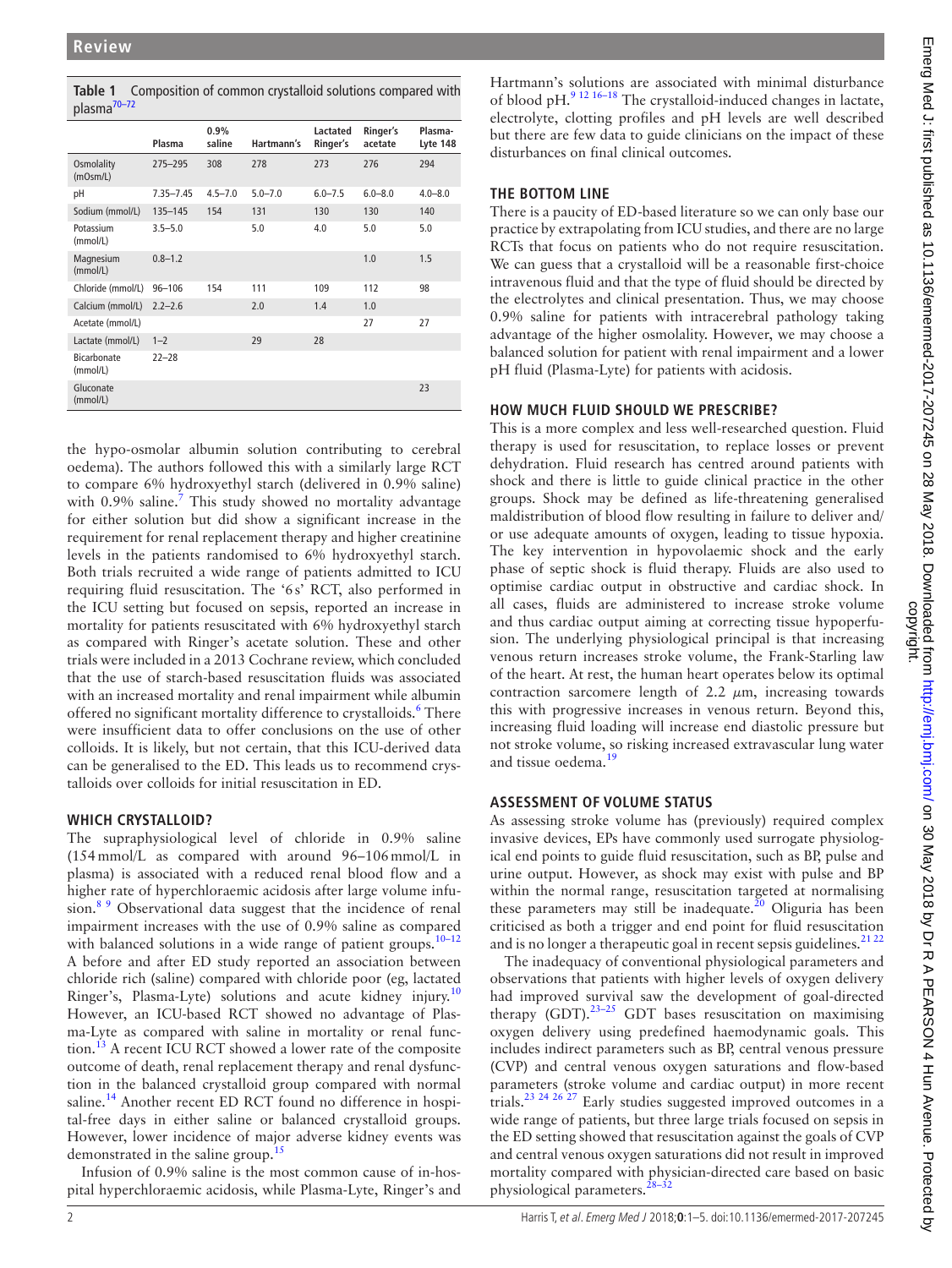Protocolised quantitative resuscitation risks creating fluid delivered in excess of cellular requirements, with some studies suggesting this approach worsens organ perfusion and function as a consequence of fluid overload.<sup>33</sup> A recent study randomised 212 adults with sepsis in ED in a resource-limited setting to either an early resuscitation protocol guided by clinical and basic monitoring parameters or usual care. Signifi-cantly higher mortality was observed in the protocol group.<sup>[34](#page-4-3)</sup> Similarly, in a large RCT of 3141 patients, significantly higher mortality was observed in sub-Saharan children with severe febrile illness and hypoperfusion randomised to receive a fluid bolus (saline or albumin) versus no bolus.<sup>[35](#page-4-4)</sup> While both studies were performed in hospitals without intensive care facilities and included respectively a high proportion of HIV-positive patients and children with malaria, these results question the current practice and guidelines of fluid resuscitation, particularly in sepsis.

CVP monitoring has been shown to be unreliable in guiding fluid therapy and is no longer recommended as a resuscitation end point.  $36-38$  Although it can be a useful diagnostic parameter in extreme values and when its trend is combined with cardiac output measurement,  $39$  it is resource intensive and carries a risk of infection and mechanical complications. Therefore, it is likely a poor choice in ED.

As inferior vena cava (IVC) diameter is a surrogate for CVP, it is subject to the same limitations. Respiratory variation in IVC has been suggested as a non-invasive measure of preload. While the IVC collapsibility index (IVCCI) has initially shown promising results in mechanically ventilated patients,  $404$ studies in spontaneously breathing patients suggest a limited role.<sup>[42 43](#page-4-8)</sup> There is considerable interobserver variation<sup>[44](#page-4-9)</sup> and while an IVCCI >30%–50% identifies patients likely to improve stroke volume with additional fluid loading, patients with lower levels of collapse <30%–50%may or may not benefit from additional fluid.<sup>42</sup>

Lactate is commonly used in the ED as a marker of hypoperfusion. High lactate is an independent predictor of mortality in critically ill patients.<sup>45 46</sup> Its use has been recommended by local and international guidelines to risk stratify patients with suspected sepsis and guide treatment.<sup>5025</sup> While failure to clear lactate is an ominous sign, good lactate clearance may be a misleading resuscitation end point[.47](#page-4-11) This is because lactataemia is both a product of aerobic mechanisms and driven by physiological/pathophysiological increases in sympathetic drive (stress response) and drug effects (eg, epinephrine, salbutamol).<sup>48</sup> Thus, lactate may clear as the driving stimulus is treated (pain, agitation, medication) or as a consequence of adequate resuscitation. Lactataemia with accompanying acidosis is associated with a worse prognosis as compared with lactataemia alone.<sup>[49 50](#page-4-13)</sup>

## **The fluid challenge**

The ability to increase stroke volume and cardiac output in response to preload challenge is termed preload responsiveness and is most commonly defined as an increase of  $>10\%$ –15% following a fluid challenge. A fluid challenge is different from fluid loading, where fluids are administered without real-time monitoring.<sup>51</sup> Fluid challenge, on the other hand, is a test for preload responsiveness and can be used as a controlled method for resuscitation, where a repeated fluid challenge is guided by the haemodynamic response.

The optimal volume and rate of infusion of a fluid challenge is unknown. A volume of 500mL is the most commonly used larger volumes may risk overload and smaller volumes may not

represent a challenge. Evidence suggests that infusion over less than 30 min is more effective in detecting fluid responders.<sup>52 53</sup>

The main disadvantage of fluid challenge is that a negative test (with no increase in cardiac output or stroke volume) would mean that fluids have been irreversibly administered to patient. This is particularly important in patients at risk of overload (eg, cardiac failure and renal impairment) and if repeated fluid challenges are to be given in a short time frame. In this context, passive leg raise (PLR), a reversible self-fluid challenge, may be a more suitable alternative. PLR predicts fluid responsiveness in both spontaneously breathing and mechanically ventilated patients.<sup>54–56</sup> Stroke volume changes resulting from a PLR may occur from some seconds to minutes after the manoeuvre and are transitory, so best assessed with continuous cardiac output monitoring or by a skilled echocardiography operator.<sup>54 57</sup>

## **Should we assess fluid responsiveness?**

Fluid responsiveness is dictated by tissue oxygen requirements and cardiac performance, not intravascular volume. Thus, patients may be hypervolaemic and fluid responsive (eg, patients with sepsis post initial fluid resuscitation) or hypovolaemic but not fluid responsive (eg, dehydration in the setting of sepsis with acute, severely impaired left ventricular function). There is a sound theoretical framework to base fluid resuscitation on identifying fluid responders. Under resuscitation risks inadequate oxygen delivery for optimal tissue perfusion while prescribing fluids to non-responders risks fluid overload.<sup>[58](#page-4-17)</sup> Fluid overload in the ICU population is associated with increased mortality, length of stay, time undergoing mechanical ventilation and renal impairment.<sup>[59–64](#page-4-18)</sup> Current use of physiological markers such as pulse and BP without measurement of cardiac function means that EPs will be unaware of the effect of fluid therapy on stroke volume/cardiac output and how this is altered by either unknown existing or acquired cardiac dysfunction, or improved cardiac function resulting from medical therapy. Assessing fluid responsiveness is associated with an altered volume of fluids administered in both the ED and ICU. $65-67$  However, a recent systematic review found no mortality benefit for assessing fluid responsive-ness in the ED setting.<sup>[68](#page-4-20)</sup> This included only eight studies and 489 patients highlighting the paucity of research in this field. Trials to date have focused on identifying fluid responders to maximise cardiac output and stroke volume to maximise oxygen delivery with the assumption that shock-related organ dysfunction will be rapidly reversed. However, the benefit may be that of reducing the harm of unnecessary fluid resuscitation and preventing the harm of fluid overload by identifying fluid non-responders for whom an alternative resuscitation strategy is preferred. Indeed, recent studies on the ED population report the proportion of fluid responders as 31%–85%, similar to on arrival on ICU at a later stage of resuscitation.<sup>[67 68](#page-4-21)</sup> A meta-analysis of fluid bolus therapy in the ICU setting identified an increase in cardiac index of  $800 \text{ mL/min/m}^2$  immediately following the fluid bolus but this fell to  $300 \text{ mL/min/m}^2$  after 60 min. The figures for mean arterial pressure and pulse rate were 7–3mm Hg and 2–1 beats per minute.<sup>69</sup> Observational data on 500 diverse ED patients who received a fluid bolus also suggest that fluid therapy has a similarly limited effect on improving BP and pulse in the ED setting.<sup>[53](#page-4-23)</sup> This study reported an increase in BP and decrease in HR 10min after administering a fluid bolus but these had returned to baseline by 1hour, presumably as the fluid delivered had redistributed from the intravascular space. There was a significant increase in RR and decrease in temperature following fluid therapy.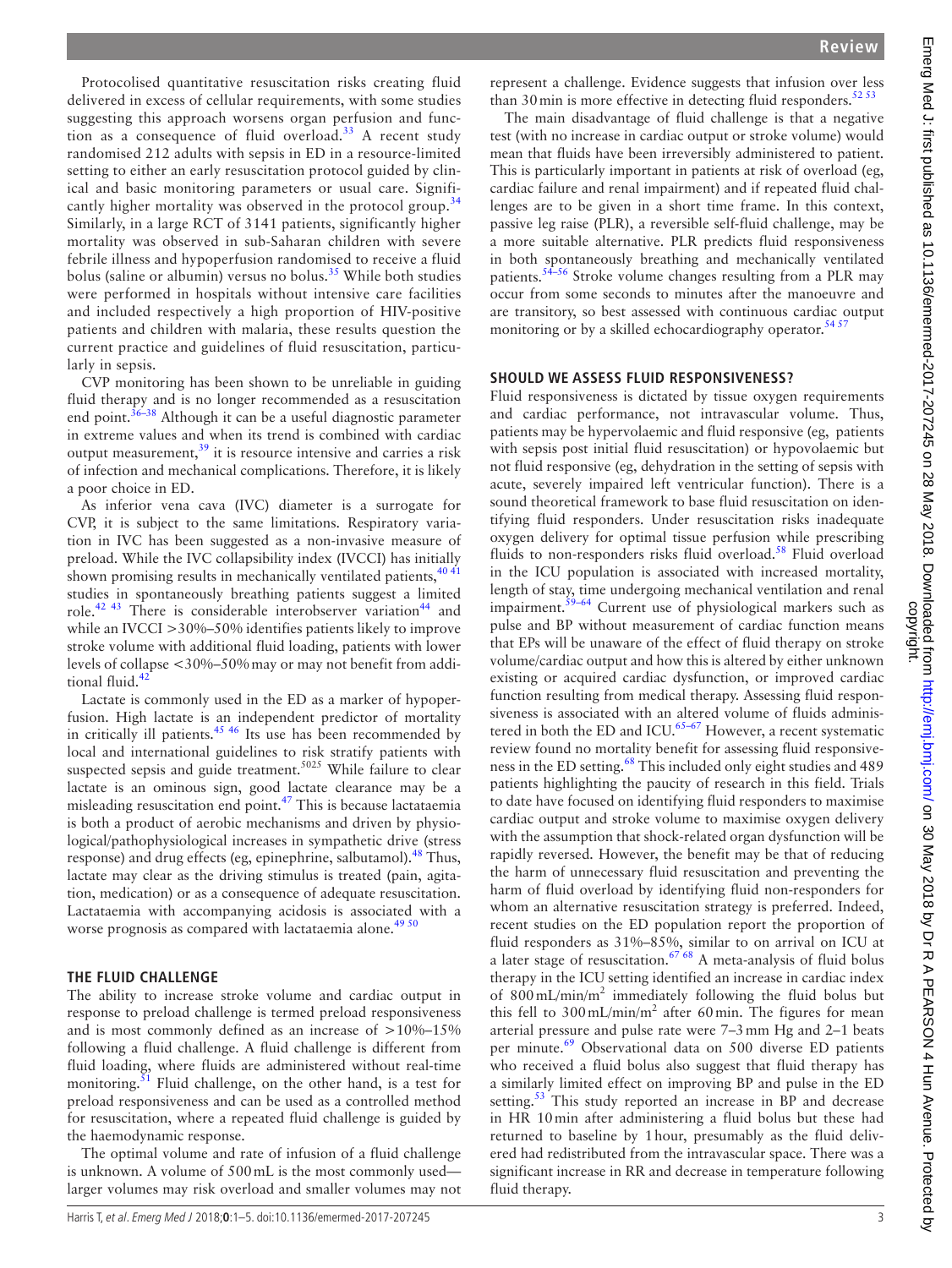A simple preload/cardiacoutput relationship (the Frank Starling law of the heart) does not describe real life changes which are also influenced by contractility, HR, vascular tone, genetics and pre-existing disease. For example, in exercise cardiac output can increase fivefold with minimal change in preload.<sup>[19](#page-3-12)</sup> In Guytonian physiology, cardiac output is driven by local tissue requirements, for example, to supply oxygen to skeletal muscles in response to increased demand. The response of most normal humans who give themselves a fluid load is to increase bladder volume and not stroke volume.

#### **The bottom line**

It is important to appreciate the limits of what intravenous fluids can do. In sepsis there may be an intravascular fluid deficit; however, this is only one element in a complex abnormality of cardiac and both macrovascular and microvascular function. Fluid infusion may help some patients, but in patients without tissue hypoxia the lack of increased tissue demand may see fluid therapy simply redistributed and excreted. In sepsis, fluid loading may increase capillary leak to extravascular tissues and is likely to be harmful, so other interventions (eg, pressor therapy) may be required to improve tissue perfusion.

To return to the case scenarios presented, for resuscitation we support the use of crystalloids over colloids, with the choice of fluid based on electrolyte disturbance and pathology being treated. A balanced solution would be the fluid of choice unless there were specific reasons to choose 0.9% saline, such as concerns around cerebral oedema or elevated intracranial pressure. Suitable triggers for resuscitation fluid are organ failure and/or evidence (clinical or biochemical) of hypoperfusion. The risks of high-volume resuscitation are increasingly evident but the question of how much fluid is yet to be adequately answered. A pragmatic approach in the initial period is to repeat 500mL boluses where there is no evidence of harm (such as evidence pulmonary oedema) and there is evidence of clinical or biochemical benefit (increasing BP, reducing pulse, decreasing lactate, improving metabolic acidosis). Focused echo may be useful in the initial assessment to identify shock aetiology and guide therapy, especially where poor ventricular function is identified. In the absence of any requirements for resuscitation fluids, oral fluids may be the safest option, where these are available and the patient can tolerate them.

Large, ED-based clinical trials are required to clarify whether a resuscitation strategy based around fluid responsiveness improves outcomes as compared with usual care, whether fluid therapy is better titrated to tissue perfusion as opposed to cardiovascular end points and whether oral fluids may be used in place of intravenous in patients with no evidence of tissue hypoperfusion.

#### **Conclusions**

Crystalloids are the first choice for non-blood product fluid resuscitation, balanced solutions may offer a small advantage in preserving renal function as compared with 0.9% saline. Under-resuscitation and over-resuscitation are associated with harm in critically unwell patients. Stroke volume assessment to a fluid challenge is widely used to guide fluid volumes in critical care, but is not well studied in the ED population and the optimal time of delivery and infused volumes are not established. A significant proportion of patients in the ED do not respond to infused fluids, thus applying simple physiological 'rules' to this complex situation may lead to overinfusion and harm. We should be wary of applying evidence derived from ICU patients,

as the majority of ED patients are not critically ill and so should lobby the funders of research to invest in the large clinical trials that are required to better define optimal fluid therapy in emergency care.

**Funding** The authors have not declared a specific grant for this research from any funding agency in the public, commercial or not-for-profit sectors.

**Competing interests** None declared.

**Patient consent** Not required.

**Provenance and peer review** Not commissioned; externally peer reviewed.

© Article author(s) (or their employer(s) unless otherwise stated in the text of the article) 2018. All rights reserved. No commercial use is permitted unless otherwise expressly granted.

#### **References**

- <span id="page-3-0"></span>1 O'Shaughnessy W. Proposal of a new method of treating the blue epidemic cholera by the injection of highly-oxygenised salts into the venous system: Read before the Westminster Medical Society, Saturday, Dec. 3rd. The Lancet 1831;17:366-71.
- <span id="page-3-1"></span>2 Latta T, cholera M. Documents communicated by the Central Board of Health, London, relative to the treatment of cholera by the copious injection of aqueous and saline fluids into the veins. Lancet 1832;2:12.
- <span id="page-3-2"></span>3 Finfer S, Bellomo R, Boyce N, et al. A comparison of albumin and saline for fluid resuscitation in the intensive care unit. [N Engl J Med](http://dx.doi.org/10.1056/NEJMoa040232) 2004;350:2247–56.
- <span id="page-3-3"></span>4 McIntyre L, Rowe BH, Walsh TS, et al. Multicountry survey of emergency and critical care medicine physicians' fluid resuscitation practices for adult patients with early septic shock. **[BMJ Open](http://dx.doi.org/10.1136/bmjopen-2015-010041) 2016**:6:e010041.
- 5 Jiwaji Z, Brady S, McIntyre LA, et al. Emergency department management of early sepsis: a national survey of emergency medicine and intensive care consultants. [Emerg Med J](http://dx.doi.org/10.1136/emermed-2013-202883) 2014;31:1000–5.
- <span id="page-3-4"></span>6 Perel P, Roberts I, Ker K. Colloids versus crystalloids for fluid resuscitation in critically ill patients. [Cochrane Database Syst Rev](http://dx.doi.org/10.1002/14651858.CD000567.pub6) 2013;13.
- <span id="page-3-5"></span>7 Myburgh JA, Finfer S, Bellomo R, et al. Hydroxyethyl starch or saline for fluid resuscitation in intensive care. [N Engl J Med](http://dx.doi.org/10.1056/NEJMoa1209759) 2012;367:1901-11.
- <span id="page-3-6"></span>8 Wilcox CS. Regulation of renal blood flow by plasma chloride. [J Clin Invest](http://dx.doi.org/10.1172/JCI110820) 1983;71:726–35.
- <span id="page-3-11"></span>9 Yunos NM, Bellomo R, Story D, et al. Bench-to-bedside review: chloride in critical illness. [Crit Care](http://dx.doi.org/10.1186/cc9052) 2010;14:226–36.
- <span id="page-3-7"></span>10 Yunos NM, Bellomo R, Taylor DM, et al. Renal effects of an emergency department chloride-restrictive intravenous fluid strategy in patients admitted to hospital for more than 48 hours. [Emerg Med Australas](http://dx.doi.org/10.1111/1742-6723.12821) 2017;29:643-9.
- 11 Yunos NM, Bellomo R, Hegarty C, et al. Association between a chloride-liberal vs chloride-restrictive intravenous fluid administration strategy and kidney injury in critically ill adults. [JAMA](http://dx.doi.org/10.1001/jama.2012.13356) 2012;308:1566-72.
- 12 Young JB, Utter GH, Schermer CR, et al. Saline versus Plasma-Lyte A in initial resuscitation of trauma patients: a randomized trial. [Ann Surg](http://dx.doi.org/10.1097/SLA.0b013e318295feba) 2014;259:255–62.
- <span id="page-3-8"></span>13 Young P, Bailey M, Beasley R, et al. Effect of a buffered crystalloid solution vs saline on acute kidney injury among patients in the intensive care unit: the SPLIT randomized clinical trial. [JAMA](http://dx.doi.org/10.1001/jama.2015.12334) 2015;314:1701–10.
- <span id="page-3-9"></span>14 Semler MW, Self WH, Wanderer JP, et al. Balanced crystalloids versus saline in critically ill adults. [N Engl J Med](http://dx.doi.org/10.1056/NEJMoa1711584) 2018;378:829–39.
- <span id="page-3-10"></span>15 Self WH, Semler MW, Wanderer JP, et al. Balanced crystalloids versus saline in noncritically ill adults. [N Engl J Med](http://dx.doi.org/10.1056/NEJMoa1711586) 2018;378:819-28.
- 16 Williams EL, Hildebrand KL, McCormick SA, et al. The effect of intravenous lactated Ringer's solution versus 0.9% sodium chloride solution on serum osmolality in human volunteers. [Anesth Analg](http://www.ncbi.nlm.nih.gov/pubmed/10320158) 1999;88:999–1003.
- 17 Shaw AD, Bagshaw SM, Goldstein SL, et al. Major complications, mortality, and resource utilization after open abdominal surgery: 0.9% saline compared to Plasma-Lyte. [Ann Surg](http://dx.doi.org/10.1097/SLA.0b013e31825074f5) 2012;255:821-9.
- 18 Khajavi MR, Etezadi F, Moharari RS, et al. Effects of normal saline vs. lactated ringer's during renal transplantation. [Ren Fail](http://dx.doi.org/10.1080/08860220802064770) 2008;30:535-9.
- <span id="page-3-12"></span>19 Magder S. Volume and its relationship to cardiac output and venous return. [Crit Care](http://dx.doi.org/10.1186/s13054-016-1438-7) 2016;20:271.
- <span id="page-3-13"></span>20 Wo CC, Shoemaker WC, Appel PL, et al. Unreliability of blood pressure and heart rate to evaluate cardiac output in emergency resuscitation and critical illness. [Crit Care Med](http://www.ncbi.nlm.nih.gov/pubmed/8428472) 1993;21:218–23.
- <span id="page-3-14"></span>21 Schortgen F, Schetz M. Does this critically ill patient with oliguria need more fluids, a vasopressor, or neither? Springer, 2017.
- 22 Rhodes A, Evans LE, Alhazzani W, et al. Surviving sepsis campaign: International Guidelines for Management of Sepsis and Septic Shock: 2016. [Crit Care Med](http://dx.doi.org/10.1097/CCM.0000000000002255) 2017;45:486–552.
- <span id="page-3-15"></span>23 Durham RM, Neunaber K, Mazuski JE, et al. The use of oxygen consumption and delivery as endpoints for resuscitation in critically ill patients. *[J Trauma](http://dx.doi.org/10.1097/00005373-199607000-00007)* 1996;41:32–40.